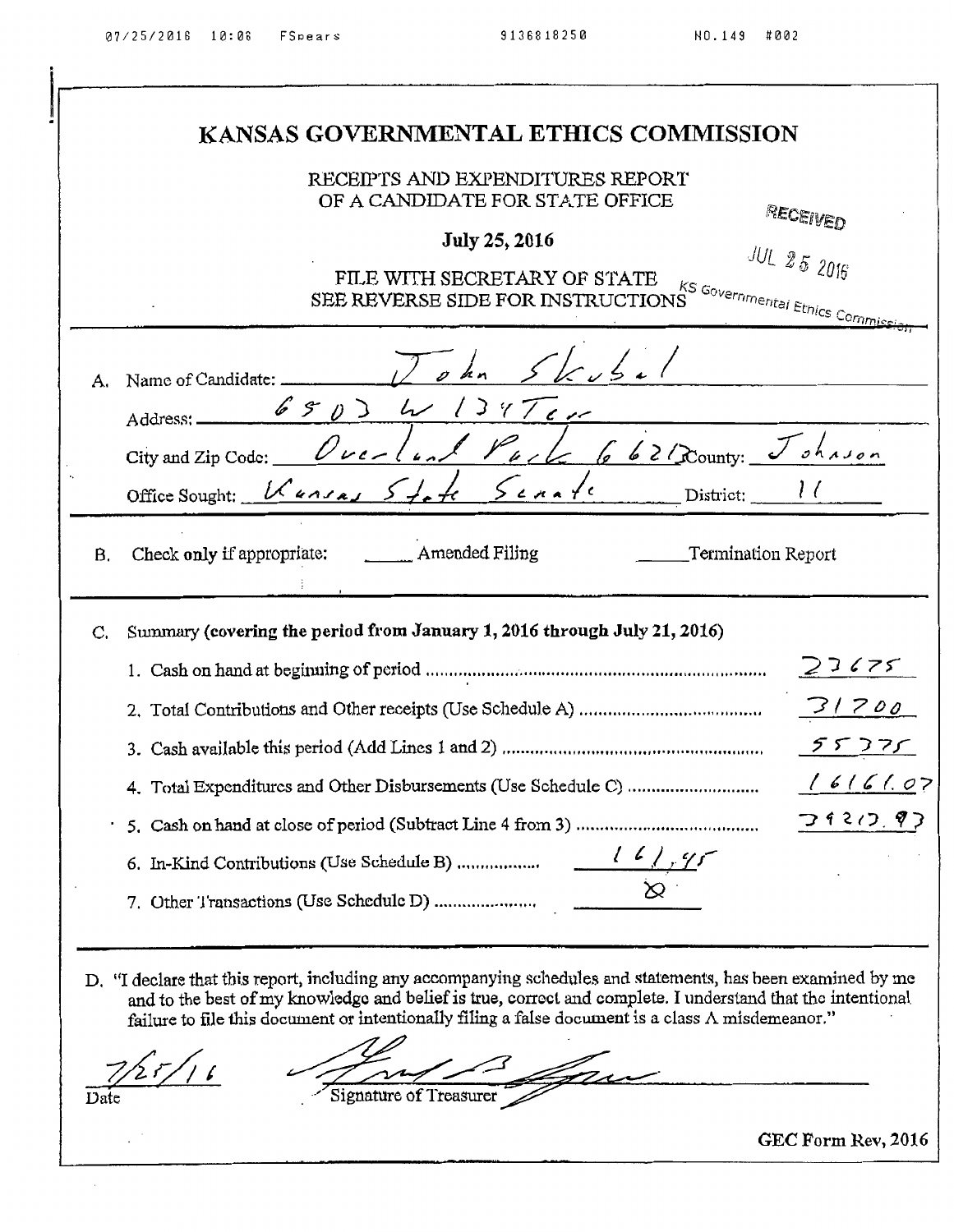| JOHN SKUBAL        |                             |                                 |                                        |                     |       |                 |                                                                                  |                       |       |                                                  |                                                             |
|--------------------|-----------------------------|---------------------------------|----------------------------------------|---------------------|-------|-----------------|----------------------------------------------------------------------------------|-----------------------|-------|--------------------------------------------------|-------------------------------------------------------------|
| Date               |                             | Name and Address of Contributor |                                        |                     |       |                 | Occupatio<br>n &<br>Industry<br>of<br>Individual<br>Giving<br>More<br>than \$150 |                       |       | Check Appropriate Box<br>Efund/<br>Other<br>Loan | Amount<br>of Cash,<br>Check,<br>Loan or<br>Other<br>Receipt |
|                    | Last Name                   | <b>First Name</b>               | <b>Street Address</b>                  | City                | State | <b>Zip Ccde</b> |                                                                                  | Cash                  | Check |                                                  |                                                             |
|                    | Schedule A for 7/25 Report  |                                 |                                        |                     |       |                 |                                                                                  |                       |       |                                                  |                                                             |
| 1/11/2016 Frantzen |                             | Jeffrey                         | 11770 Shannan Apt 31. Olathe           |                     | KS    | 66062           |                                                                                  |                       | 100   |                                                  | 100                                                         |
| 1/5/2016 Martens   |                             | Kent                            | 9112 West 131                          | <b>Overland PKS</b> |       | 66213           |                                                                                  |                       | 20    |                                                  | 20                                                          |
| 1/3/2016 Armor     |                             | Margare:                        | 7210W99                                | <b>Overland PKS</b> |       | 66212           |                                                                                  |                       | 30    |                                                  | 30                                                          |
| 1/4/2016 Collins   |                             | Richard                         | 15423 Woodward                         | Overland PKS        |       | 66223           | Retiree                                                                          |                       | 250   |                                                  | 250                                                         |
| 1/1/2016 Mulcahy   |                             | Edward                          | 23600 Wisteria Pointe I Bonita Spri FL |                     |       | 34135           |                                                                                  |                       | 50    |                                                  | 50                                                          |
|                    | 1/1/2016 Halbgewachs        | Jon                             | 903 Elizabeth                          | Elisworth KS        |       | 67439           | Engineer                                                                         |                       | 250   |                                                  | 250                                                         |
| 1/1/2016 Olson     |                             | Michael                         | 1545 Ave. O                            | Elisworth KS        |       | 67439           | Engineer                                                                         |                       | 250   |                                                  | 250                                                         |
| 3/24/2016 Musil    |                             | Greg                            | 10721 W 121                            | Overland PKS        |       | 66213           | attorney                                                                         |                       | 250   |                                                  | 250                                                         |
| 3/30/2016 Wendt    |                             | Cynthia                         | 13007 Windsor Cr                       | Leawood KS          |       | 66209           |                                                                                  |                       | 100   |                                                  | 100                                                         |
| 5/3/2016 Bond      |                             | Richard                         | 9823 Nall Ave                          | Shawnee NKS         |       | 66207           |                                                                                  |                       | 100   |                                                  | 100                                                         |
|                    | 1/6/2016 Mackiewicz         | Scott                           | 14315 W 58 Terr                        | Shawnee NKS         |       | 66216           | engineer                                                                         |                       | 150   |                                                  | 150                                                         |
| 1/14/2016 Holcom   |                             | Mark                            | 14905 Caenen Ln                        | Olathe              | KS    | 66062           | <b>MD</b>                                                                        |                       | 500   |                                                  | 500                                                         |
| 2/10/2016 Stetson  |                             | A'an                            | 14209 King Street                      | Overland PKS        |       | 66221           |                                                                                  |                       | 100   |                                                  | 100                                                         |
| 6/18/2016 Fry      |                             | Mary                            | 12340 Pflumm Rd                        | Olathe              | KS    | 66062           | Nurse                                                                            |                       | 50    |                                                  | 50                                                          |
|                    | 6/21/2016 Kansas NEA PAC    |                                 | 715 SW 1Cth Ave                        | Topeka              | KS    | 66612           | <b>Education PAC</b>                                                             |                       | 1000  |                                                  | 1000                                                        |
| 6/14/2026 HCA PAC  |                             |                                 | 1100 Walnut Ste 2950 Kansas City MO    |                     |       | 64106           | <b>Industry PAC</b>                                                              |                       | 1000  |                                                  | 1000                                                        |
|                    | 6/9/2016 Lathrop & Gage LLP |                                 | 2345 Grand Blvd                        | Kansas City MO      |       | 64108           | Law Firm                                                                         |                       | 500   |                                                  | 500                                                         |
| 6/18/2016 Keenan   |                             | Matthew                         | 3721 W 87th                            | Leawood KS          |       | 66206           |                                                                                  |                       | 100   |                                                  | 100                                                         |
| 6/9/2016 Nichols   |                             | J.C.                            | 9621 Meadow Lane                       | Leawood KS          |       | 66206           | Developer                                                                        |                       | 250   |                                                  | 250                                                         |
| 6/10/2016 Keller   |                             | Judith                          | 1701 Tennesse Street                   | Lawrence KS         |       | 66044           |                                                                                  |                       | 100   |                                                  | 100                                                         |
| 6/7/2016 HDR PAC   |                             |                                 | 8404 Indian Hills Dr                   | Omaha               | NE    | 68114           | PAC                                                                              |                       | 1000  |                                                  | 1000                                                        |
| 6/3/2016 Bradley   |                             | William                         | PO 25190                               | Overland PKS        |       | 66225           |                                                                                  |                       | 1000  |                                                  | 1000                                                        |
| 6/3/2016 Norbury   |                             | Janes                           | 5101 Ballentine                        | Shawnee NKS         |       | 66203           | Retired                                                                          |                       | 250   |                                                  | 250                                                         |
| 6/9/2016 Blessing  |                             | William                         | 2124 W 115th                           | Leawood KS          |       | 66211           |                                                                                  |                       | 100   |                                                  | 10D                                                         |
| 6/9/2016 Brown     |                             | Phillip                         | 4124 Brookridge Dr                     | Fairway             | KS    | 66205           | Retired Atty.                                                                    |                       | 250   |                                                  | 250                                                         |
| 6/7/2016 Jarrell   |                             | Jennifer                        | 14404 Falmouth                         | Leawood KS          |       | 66224           |                                                                                  |                       | 25    |                                                  | 25                                                          |
| 6/8/2016 Eilerl    |                             | Ed                              | 8617 W 88th Terr                       | Overland PKS        |       | 66212           |                                                                                  | Retired Investment Of | 250   |                                                  | 250                                                         |
| 2/21/2016 Benjamin |                             | William                         | 3528 N Halleck St                      | Portland OR         |       | 97217           | College Instructor                                                               |                       | 200   |                                                  | 200                                                         |
| 5/25/2016 Regnier  |                             | Robert                          | 3400 W 119th                           | Leawood KS          |       | 66209           | Banker                                                                           |                       | 250   |                                                  | 250                                                         |
| 6/2/2016 Calcara   |                             | Martha                          | 6900 W 129th Ct                        | Overland PKS        |       | <b>662D9</b>    |                                                                                  |                       | 75    |                                                  | 75                                                          |
| 4/22/2016 White    |                             | David                           | 10123 Wedd                             | Overland PKS        |       | 66212           |                                                                                  |                       | 100   |                                                  | 100                                                         |
| 4/26/2016 Bond     |                             | Richard                         | 9823 Nall Ave                          | Shawnee NKS         |       | <b>662D7</b>    |                                                                                  |                       | 100   |                                                  | 10D                                                         |
| 5/19/2016 Casey    |                             | Barbara                         | 6449 W 127                             | Overland PKS        |       | 66209           |                                                                                  |                       | 50    |                                                  | 50                                                          |
|                    |                             |                                 |                                        |                     |       |                 |                                                                                  |                       |       |                                                  |                                                             |

 $\sim$ 

 $\epsilon$ 

HO.149 #003

9136818250

 $\cdot$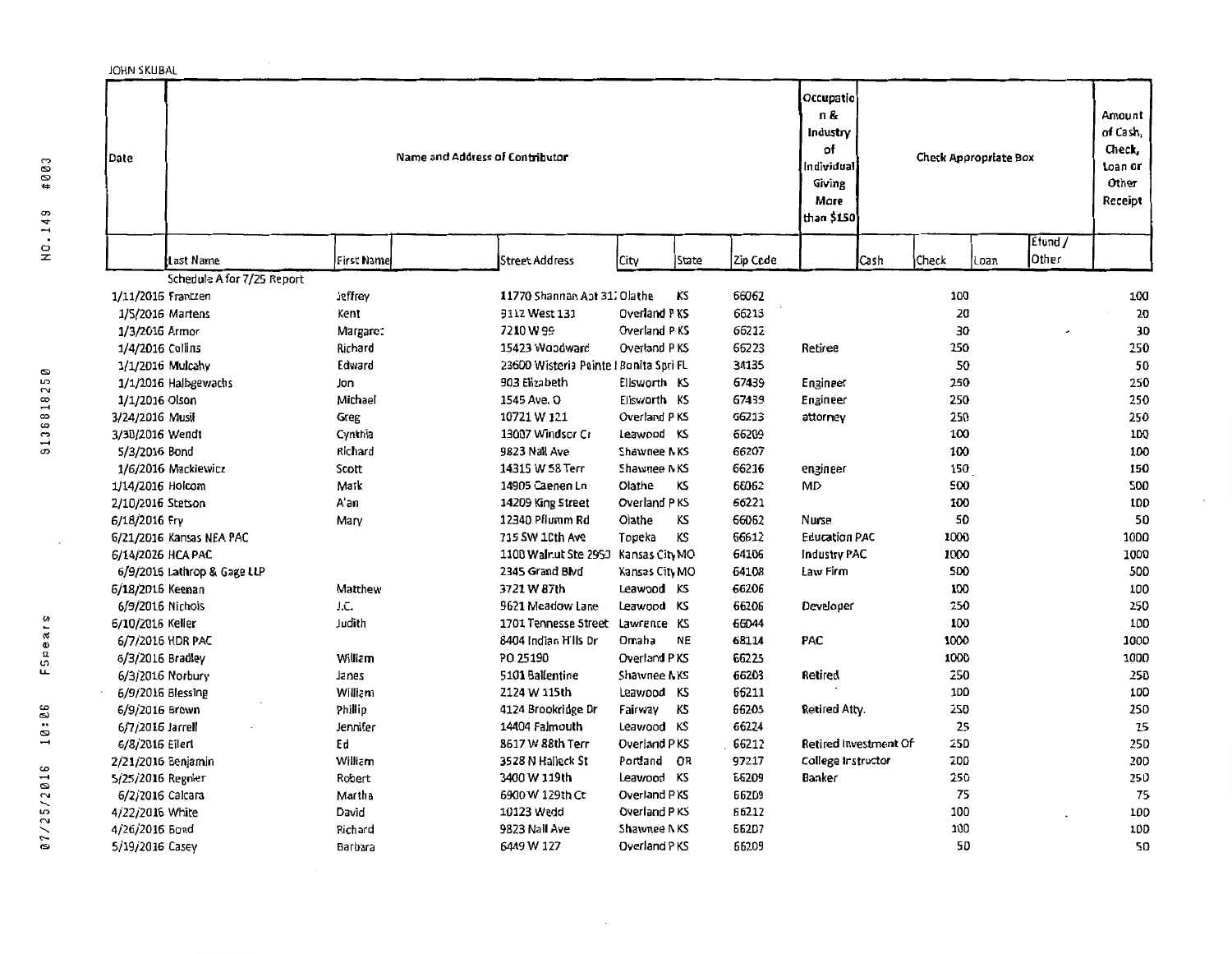| JOHN SKUBAL       |                                                   |                |                                       |                      |       |          |                                                                                 |                             |                              |     |                 |                                                             |
|-------------------|---------------------------------------------------|----------------|---------------------------------------|----------------------|-------|----------|---------------------------------------------------------------------------------|-----------------------------|------------------------------|-----|-----------------|-------------------------------------------------------------|
| Date              |                                                   |                | Name and Address of Contributor       |                      |       |          | Occupatio<br>Π&<br>Industry<br>٥f<br>Individual<br>Giving<br>More<br>than \$150 |                             | <b>Check Appropriate Box</b> |     | Efund/<br>Other | Amount<br>of Cash,<br>Check,<br>Loan or<br>Other<br>Receipt |
|                   | Last Name                                         | First Name     | Street Address                        | City                 | State | Zip Code |                                                                                 | Cash                        | Check                        | oan |                 |                                                             |
| 5/19/2016 Stevens |                                                   | Ellen          | 8510 Twilight Ln                      | Lenexa               | КS    | 66219    |                                                                                 |                             | 25                           |     |                 | 25                                                          |
| 5/19/2016 Hotujac |                                                   | Debra          | 14805 Slater                          | Overland PKS         |       | 66221    |                                                                                 |                             | 20                           |     |                 | 20                                                          |
|                   | 7/5/2016 Venture Corporation                      |                | PO 1486                               | Great Benc KS        |       | 67503    | PAC                                                                             |                             | 1000                         |     |                 | 1000                                                        |
|                   | 7/5/2016 Kansas Agra Business Counci              |                | 816 SW Tyler #100                     | Topeka               | KS    | 66612    | <b>PAC</b>                                                                      |                             | 1000                         |     |                 | 1000                                                        |
|                   | 7/6/2016 Wehner                                   | Andrea         | 5018 W 147th                          | Leawood KS           |       | 66224    |                                                                                 |                             | 30                           |     |                 | 30                                                          |
| 7/5/2016 Stack    |                                                   | John           | 6538W 133                             | Overland PKS         |       | 66209    |                                                                                 |                             | 50                           |     |                 | 50                                                          |
|                   | 7/9/2016 Wigger                                   | Donald         | 4581 W 124 PI                         | Leawood KS           |       | 66209    | Retired                                                                         |                             | 500                          |     |                 | 500                                                         |
| 7/7/2016 Cosner   |                                                   | Judy           | 5107 W 120th Terr                     | Overland PKS         |       | 66209    |                                                                                 |                             | 20                           |     |                 | 20                                                          |
|                   | 6/29/2016 Kansas Ethanol PAC                      |                | 816 SW Tyler #100                     | Topeka               | KS    | 66612    | PAC                                                                             |                             | 500                          |     |                 | 500                                                         |
|                   | 6/24/2016 Sherwaod Const. Co.                     |                | 3219 West May                         | Wichita              | KS    | 67213    |                                                                                 | Construction Company        | 500                          |     |                 | 500                                                         |
|                   | 6/21/2016 APAC Construction                       |                | PO 16C5                               | <b>Hutchinsor KS</b> |       | 67504    |                                                                                 | <b>Construction Company</b> | 1000                         |     |                 | 1000                                                        |
|                   | 6/21/2016 Foley Industries                        |                |                                       |                      |       |          |                                                                                 | Construction Company        | 1000                         |     |                 | 1000                                                        |
|                   | 6/24/2016 Wildcat Construction                    |                | 3219 West May                         | Wichita              | ΚS    | 67213    |                                                                                 | Construction Company        | 500                          |     |                 | 500                                                         |
|                   | 6/21/2016 Monarch Cement Company                  |                | 449 1200 Street                       | Humbolt              | ΚS    | 66748    | Cement Mfg.                                                                     |                             | 1000                         |     |                 | 1000                                                        |
|                   | 6/20/2016 Dustrol Inc.                            |                | PO 309                                | Towandoa KS          |       | 67144    | Asphalt Mfg.                                                                    |                             | 1000                         |     |                 | 1000                                                        |
|                   | 6/20/2016 The Koger Agency                        |                | P04587                                | Topeka               | KS    | 66604    | Insurance Agency                                                                |                             | 1000                         |     |                 | 1000                                                        |
|                   | 6/29/2016 Kansas Assn for Responsible Liquor Laws |                | 919 S Kansas Ave                      | Topeka               | ΚS    | 66612    | PAC                                                                             |                             | 250                          |     |                 | 250                                                         |
| 6/28/2016 Luhrs   |                                                   | Linda          | 14067 Mastin                          | Overland PKS         |       | 66221    |                                                                                 |                             | 75                           |     |                 | 75                                                          |
|                   | 6/28/2016 Berryhill                               | Robert         | 14112 Granada                         | Leawood KS           |       | 66224    |                                                                                 |                             | 100                          |     |                 | 100                                                         |
| 6/27/2016 Deedy   |                                                   | <b>Matthew</b> | 6516 Overbrook Rd                     | Mission Hil KS       |       | 66208    |                                                                                 |                             | 100                          |     |                 | 100                                                         |
| 6/26/2016 Duncan  |                                                   | Kirk ·         | 13118 Beverly                         | <b>Overland PKS</b>  |       | 66219    |                                                                                 |                             | 50                           |     |                 | 50                                                          |
| 6/22/2016 Haines  |                                                   | Chad           | 11007 W 99th                          | <b>Overland PKS</b>  |       | 66213    |                                                                                 |                             | 25                           |     |                 | 25                                                          |
| 6/21/2016 Hix     |                                                   | James          | 12839 Lamar                           | Overland PKS         |       | 66209    |                                                                                 |                             | 100                          |     |                 | 100                                                         |
| 6/20/2016 Shaner  |                                                   | Bernie         | 12314 King                            | Overland PKS         |       | 66213    | Appraiser                                                                       |                             | 200                          |     |                 | 200                                                         |
| 6/21/2016 Dunn    |                                                   | Terrance       | 12008 Ensley Ln.                      | Leawood KS           |       | 66209    |                                                                                 | Const. business owner       | 1000                         |     |                 | 1000                                                        |
| 7/12/2016 Vader   |                                                   | J.E.           | 2800 W 69th Street                    | Mission Hil KS       |       | 66208    |                                                                                 |                             | 50                           |     |                 | 50                                                          |
|                   | 7/14/2016 Sorensen                                | Kim            | 5520 W 69th Street                    | Overland PKS         |       | 66208    |                                                                                 |                             | 75                           |     |                 | 75                                                          |
|                   | 7/11/2016 Road Builders Machinery & Supply Co.    |                | PO 5125                               | Kansas City KS       |       | 66119    |                                                                                 | Equipment Supply co.        | 1000                         |     |                 | 1000                                                        |
|                   | 7/13/2016 Kansas Hospital Assn PAC                |                | 215 SE 8th                            | Topeka               | κs    | 66603    | PAC                                                                             |                             | 1000                         |     |                 | 1000                                                        |
|                   | 7/13/2016 Committee for Quality Healthcare        |                | PO 144                                | Jefferson CMO        |       | 65102    | PAC                                                                             |                             | <b>10DD</b>                  |     |                 | 1000                                                        |
| 7/11/2016 Krantz  |                                                   | Clarence       | 3117 W118th                           | Leawood KS           |       | 66211    | MD                                                                              |                             | 250                          |     |                 | 250                                                         |
|                   | 7/8/2016 Murphy Tractor & Equipment               |                | 5375 N Deere Rd                       | Park City KS         |       | 67219    | Equipment sales                                                                 |                             | 1000                         |     |                 | 1000                                                        |
|                   | 6/27/2016 KC BIZ PAC of KC CofC                   |                | 30 West Pershing Rd St Kansas City MO |                      |       | 64108    | PAC                                                                             |                             | 1000                         |     |                 | 1000                                                        |
| 7/12/2016 Brandt  |                                                   | Gretchen       | 6507 W 134 Terr                       | Shawnee NKS          |       | 66209    |                                                                                 |                             | 100                          |     |                 | 100                                                         |

 $\sim$ 

 $\mathcal{L}_{\mathcal{A}}$ 

HO.149 #004

9136818250

07/25/2016 10:07 FSpears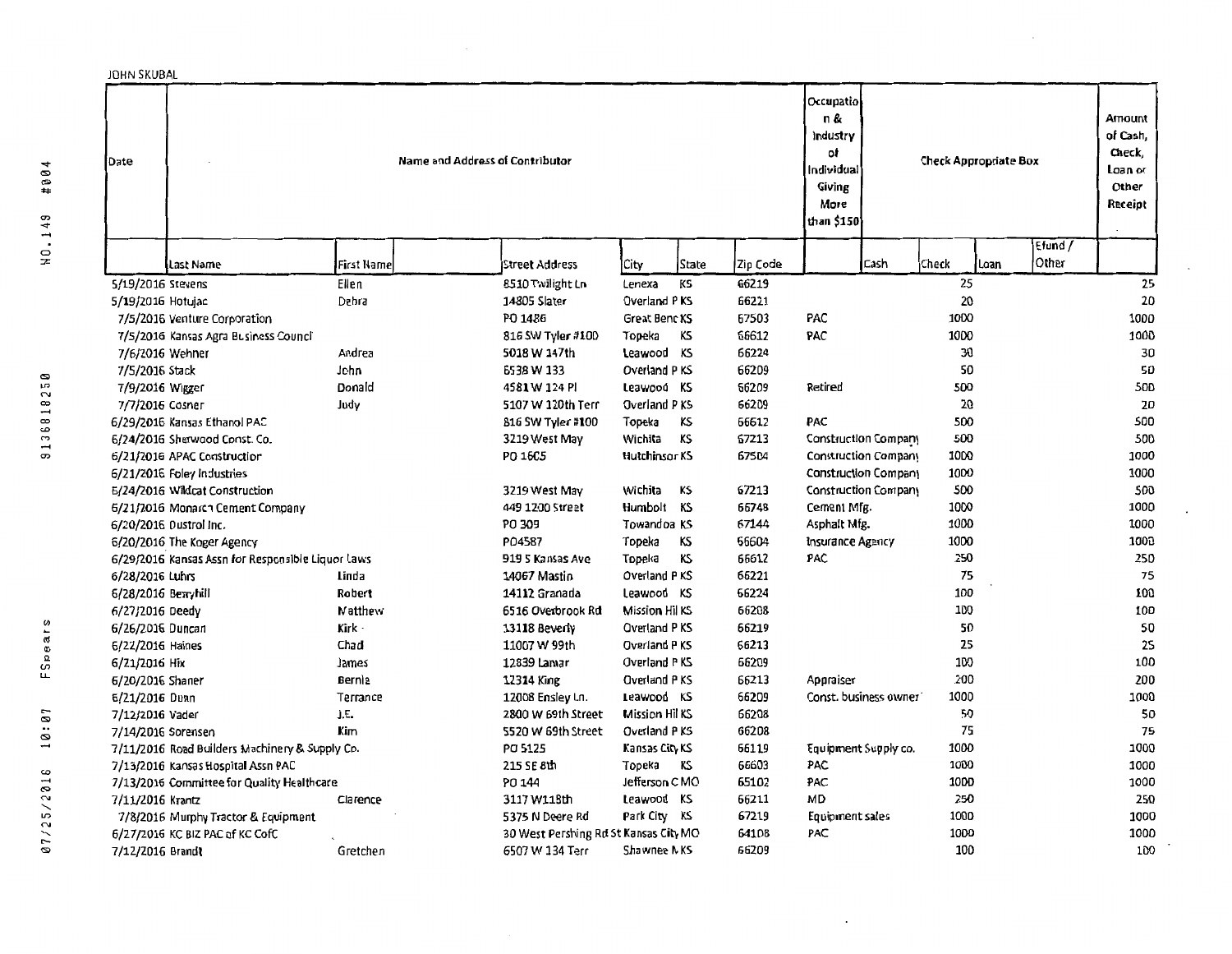| <b>JOHN SKUBAL</b> |                                            |                   |                                    |                       |              |          |                                                                                 |                              |       |       |                  |                                                             |
|--------------------|--------------------------------------------|-------------------|------------------------------------|-----------------------|--------------|----------|---------------------------------------------------------------------------------|------------------------------|-------|-------|------------------|-------------------------------------------------------------|
| Date               |                                            |                   | Name and Address of Contributor    |                       |              |          | Occupatio<br>п&<br>Industry<br>۵f<br>Individual<br>Giving<br>More<br>than \$150 | <b>Check Appropriate Box</b> |       |       |                  | Amount<br>of Cash,<br>Check,<br>Loan or<br>Other<br>Receipt |
|                    | Last Name                                  | <b>First Name</b> | <b>Street Address</b>              | City                  | <b>State</b> | Zip Code |                                                                                 | <b>Cash</b>                  | Check | lloan | Efund/<br> Other |                                                             |
| 7/12/2015 Vrati.   |                                            | John              | 13001 W 126 Terr                   | Overland PKS          |              | 66213    |                                                                                 |                              | 100   |       |                  | 100                                                         |
|                    | 7/6/2015 Hazeltine                         | James             | 12710 Birch Street                 | Leawood KS            |              | 66209    | Councilman                                                                      |                              | 200   |       |                  | 200                                                         |
| 7/7/2016 Wheeler   |                                            | Carol             | 6001 W 128th                       | Overland PKS          |              | 66209    |                                                                                 |                              | 100   |       |                  | 100                                                         |
|                    | 7/7/2016 Price Brothers Mgt Co             |                   | 12721 Metcalf Ave 200 Overland PKS |                       |              | 66213    | Property Mgt Co                                                                 |                              | 500   |       |                  | 500                                                         |
|                    | 7/5/2016 LRICo Services LC                 |                   | 2416 E 37th St N                   | Wichita               | ٦S           | 67219    | Private Investment Ho                                                           |                              | 1000  |       |                  | 1000                                                        |
| 7/7/2016 Davis     |                                            | Thomas            | 8820 Reeds Ro                      | <b>Overland P (S)</b> |              | 66207    |                                                                                 |                              | 50    |       |                  | 50                                                          |
| 6/1/2016 Morantz   |                                            | David             | Received from PayPal               |                       |              |          |                                                                                 |                              |       |       | 75               | 75                                                          |
|                    | 2-Jun Coker                                | Julie             | Received from PayPal               |                       |              |          |                                                                                 |                              |       |       | 25               | 25                                                          |
|                    | 15-Jun LaGree                              | Bryan             | Received from PayPal               |                       |              |          |                                                                                 |                              |       |       | 50               | 50                                                          |
|                    | 27-Jun Merrill                             | Fred              | Recaived from PayPa                |                       |              |          | Developer                                                                       |                              |       |       | 200              | 200                                                         |
|                    | 28-Jun Kuhnke                              | Lisa              | Recaived from PayPa                |                       |              |          |                                                                                 |                              |       |       | 100              | 100                                                         |
| 27-Jun Place       |                                            | Jeffrey           | Received from PayPa.               |                       |              |          |                                                                                 |                              |       |       | 100              | 100                                                         |
|                    | 28-Jun Ramisch                             | David             | Received from PayPal               |                       |              |          |                                                                                 |                              |       |       | 100              | 100                                                         |
|                    | 25-Jun Bradshaw                            | <b>Brice</b>      | Received from PayPal               |                       |              |          | <b>Real Estate</b>                                                              |                              |       |       | 250              | 250                                                         |
| 29-Jun Kelti       |                                            | Daniel            | Received from PayPal               |                       |              |          |                                                                                 |                              |       |       | 20               | 20                                                          |
|                    | 30-Jun Kneale                              | Kyle              | Received from PayPal               |                       |              |          |                                                                                 |                              |       |       | 10               | 10                                                          |
|                    | 2-Jul Griff th                             | Peter             | Received from PayPal               |                       |              |          |                                                                                 |                              |       |       | 25               | 25                                                          |
|                    | 4-Jul Senn                                 | Kevin             | Received from PayPal               |                       |              |          |                                                                                 |                              |       |       | 75               | 75                                                          |
| 23-Jul Lage        |                                            | Kent              | Received from PayPal               |                       |              |          | Johnson county Employee                                                         |                              |       |       | 500              | 500                                                         |
|                    | 19-Jul Migliazzo                           | Alexander         | Received from PayPal               |                       |              |          |                                                                                 |                              |       |       | 25               | 25                                                          |
|                    | 19-Jul Kansas Assn for Fair Property Taxes |                   | Received from PayPal               |                       |              |          | PAC                                                                             |                              |       |       | 500              | 500                                                         |
|                    | 18-Jul Kastner                             | Richard           | Received from PayPal               |                       |              |          |                                                                                 |                              |       |       | 500              | 500                                                         |
|                    | 18-Jul Schaadt                             | Michael           | Received from PayPal               |                       |              |          | Architect                                                                       |                              |       |       | 200              | 200                                                         |
| 18-Jul Hirth       |                                            | Paul              | Received from PayPal               |                       |              |          |                                                                                 |                              |       |       | 100              | 100                                                         |
|                    | 15-Jul Jenson                              | <b>Wesley</b>     | Received from PayPal               |                       |              |          |                                                                                 |                              |       |       | 100              | 100                                                         |
|                    | 15-Jul Alford                              | Jud               | Received from PayPal               |                       |              |          |                                                                                 |                              |       |       | 250              | 250                                                         |
|                    | 14-Jul Kneale                              | Kyle              | Received from PayPal               |                       |              |          |                                                                                 |                              |       |       | 25               | 25                                                          |
|                    | 8-Jul Gerrity                              | Ruth              | Received from PayPal               |                       |              |          |                                                                                 |                              |       |       | 100              | 100                                                         |
|                    | 7-Jul Loomis                               | <b>Burdett</b>    | Received from PayPal               |                       |              |          |                                                                                 |                              |       |       | 100              | 100                                                         |
|                    | 6-Jul Ensz                                 | Vicki             | Received from PayPal               |                       |              |          |                                                                                 |                              |       |       | 500              | 500                                                         |
|                    | 5-Jul Benson                               | Kirk              | Received from PayPal               |                       |              |          | MD                                                                              |                              |       |       | 500              | 500                                                         |
|                    |                                            |                   |                                    |                       |              |          |                                                                                 |                              |       |       |                  | 31700                                                       |

11> (S) (S)  $14.9$ D :z: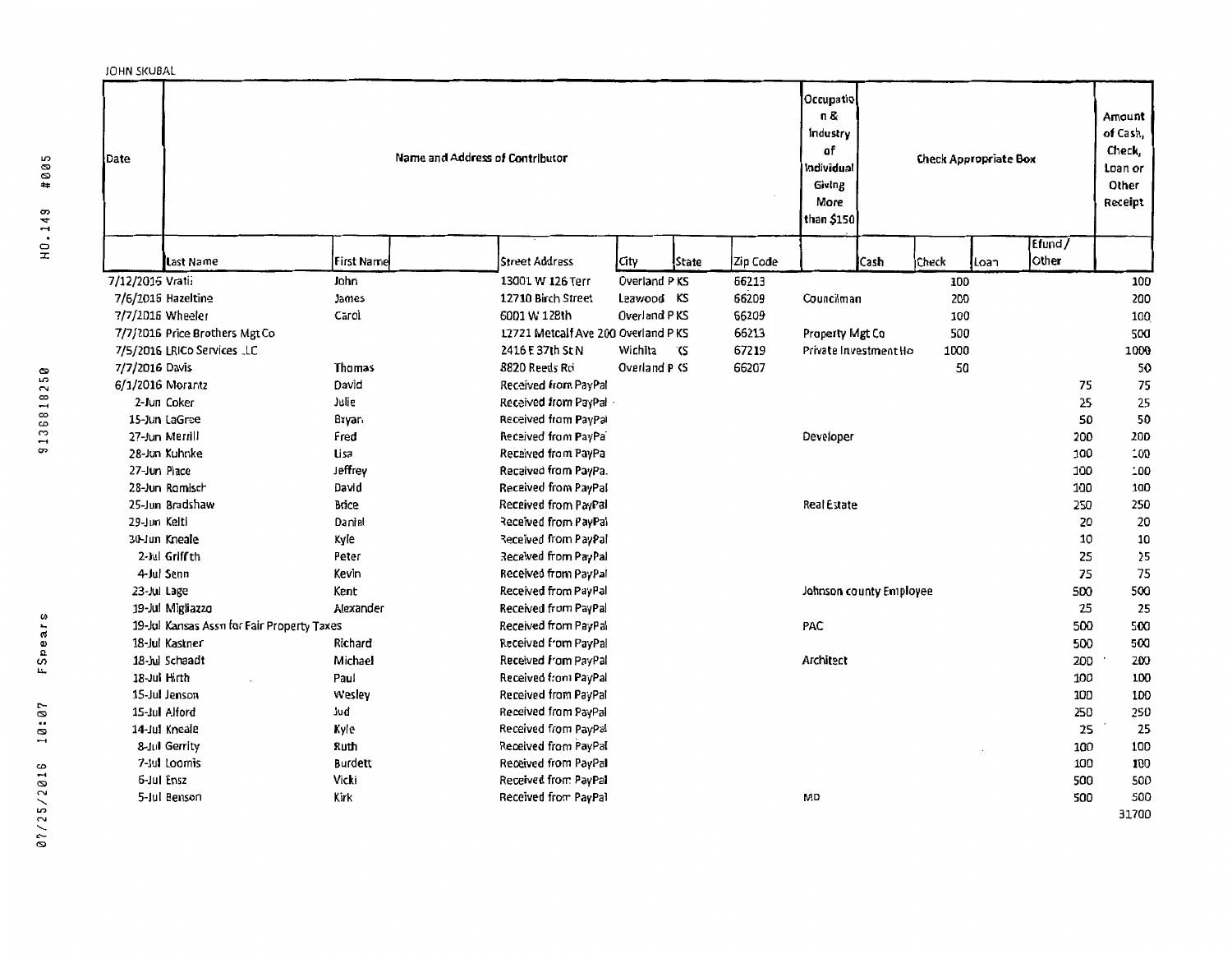

 $\mathcal{A}_k$ 

| Total itemized Receipts for Period              | \$31,700.00   |
|-------------------------------------------------|---------------|
| Total Uniternized Contributions (\$50 or less)  | \$0.00        |
| Sale of Political Materials (Unitemized)        |               |
| Total Cantribituions When Contributor Not Known | $\cdot$ SD.OO |

Schedule B - In-Kind Contributions

| Date    | Last Name                                       |      | First Name Address | City          | State | Zip | Occupation             | Description of In-Kind Contribution     | Value of Contribution |
|---------|-------------------------------------------------|------|--------------------|---------------|-------|-----|------------------------|-----------------------------------------|-----------------------|
|         | 5/9/2016 Skubal                                 | John | 6503 W 134 Terr    | Overland Park | KS    |     | 66209 Candidate        | Refreshments for Event                  | 161.45                |
|         |                                                 |      |                    |               |       |     |                        |                                         |                       |
|         |                                                 |      |                    |               |       |     |                        |                                         |                       |
|         |                                                 |      |                    |               |       |     |                        |                                         |                       |
|         |                                                 |      |                    |               |       |     |                        |                                         | 161.45                |
|         |                                                 |      |                    |               |       |     |                        | <b>Total Itemized Contributions</b>     |                       |
|         |                                                 |      |                    |               |       |     |                        | <b>Total Unitemized Contributions</b>   | 0                     |
|         |                                                 |      |                    |               |       |     |                        | Total In-Kind Contributions this period | 161.45                |
|         |                                                 |      |                    |               |       |     |                        |                                         |                       |
|         |                                                 |      |                    |               |       |     |                        |                                         |                       |
|         |                                                 |      |                    |               |       |     |                        |                                         |                       |
|         |                                                 |      |                    |               |       |     |                        |                                         |                       |
|         |                                                 |      |                    |               |       |     |                        |                                         |                       |
|         | Schedule C Expenditures and Other Disbursements |      |                    |               |       |     |                        | $\bullet$                               |                       |
|         |                                                 |      |                    |               |       |     |                        |                                         |                       |
| Date    | Name                                            |      | Add: ess           |               |       |     | Purpose of Expenditure |                                         | Amount                |
| and the |                                                 |      |                    |               |       |     |                        |                                         |                       |
|         |                                                 |      |                    |               |       |     |                        |                                         |                       |
|         |                                                 |      |                    |               |       |     |                        |                                         |                       |